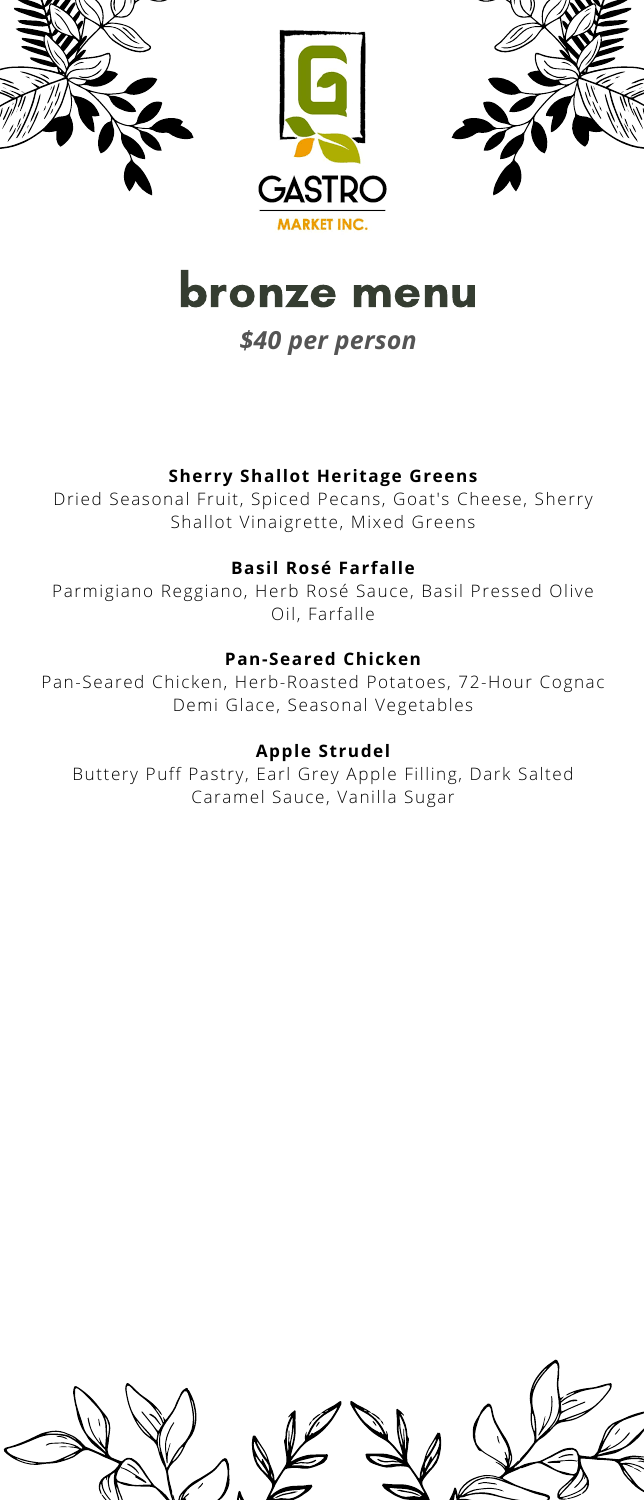

# silver menu

# *\$60 per person*

### **Sherry Shallot Heritage Greens**

Dried Seasonal Fruit, Spiced Pecans, Goat's Cheese, Sherry Shallot Vinaigrette, Mixed Greens

### **Garlic Caesar**

Romaine Lettuce, Garlic Caesar Dressing, House Sourdough Crouton, Parmigiano Reggiano

# ~~~ **Pan-Seared Chicken**

Pan-Seared Chicken, Herb-Roasted Potatoes, 72-Hour Cognac Demi Glace, Seasonal Vegetables

### **Olive & Tomato-Caper Seared Salmon**

Atlantic Salmon topped with Tangy Olive & Tomato-Caper Gremolata

# $\sim$  ~~ **Apple Strudel**

Buttery Puff Pastry, Earl Grey Apple Filling, Dark Salted Caramel Sauce, Vanilla Sugar

### **Tiramisu**

Espresso, Lady Finger Biscuits, Homemade Mascarpone, Vanilla Cream, Cacao

~~~